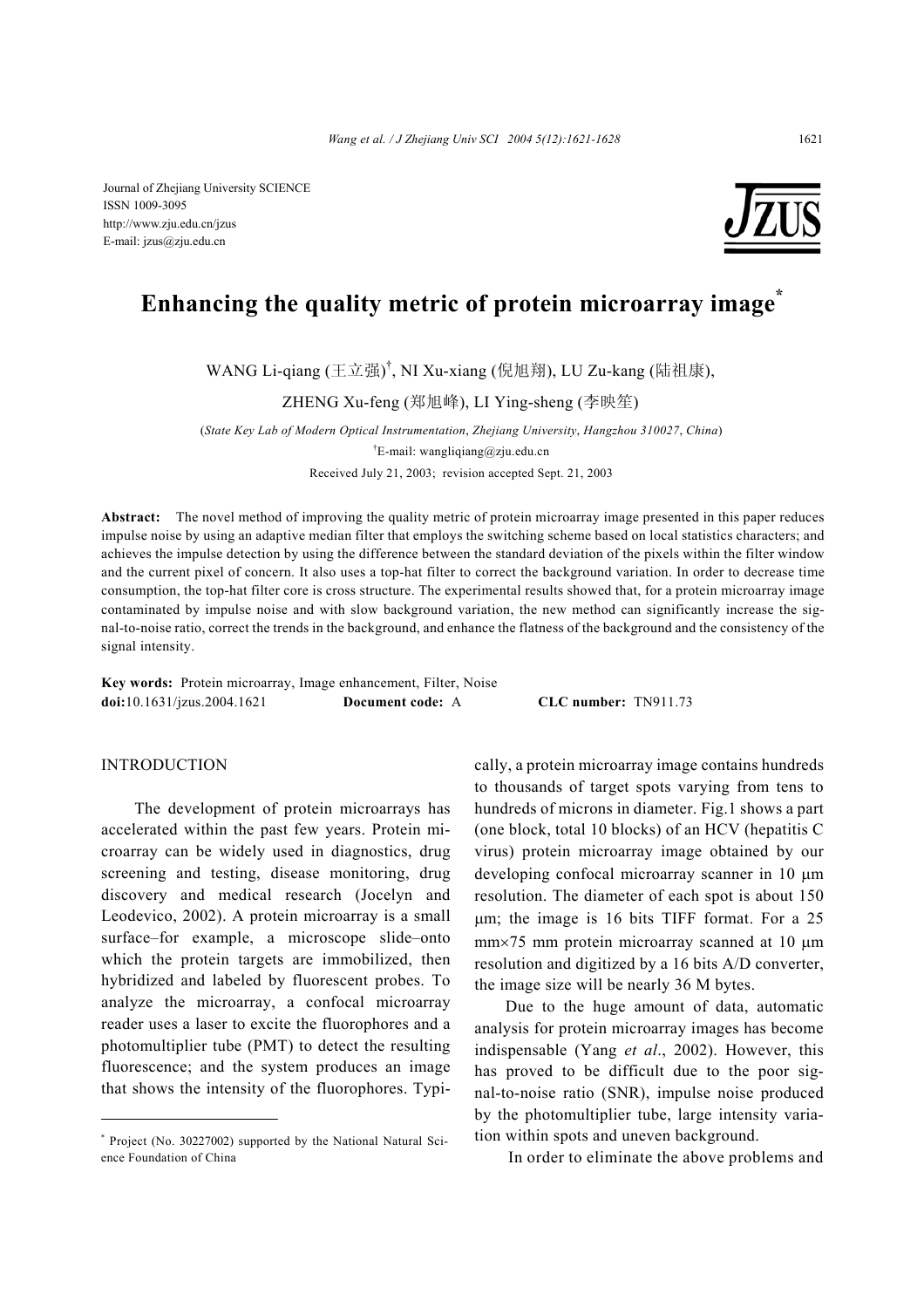

**Fig.1 One block of an HCV protein microarray image obtained by our confocal microarray reader** 

improve the quality metric of the protein microarray image, we use an adapted switching median filter to reduce the impulsive noise and a top-hat filter to correct the trends in background.

# NOISE REDUCTION

The various types of noise in the protein microarry image can be divided into two categories: source noise and detector noise. Examples of source noise are photon noise and dust on the slides. For a PMT, detector noise includes dark current noise and shot noise.

The background derived from the surface fluorescence by laser excitation is usually governed by the Poisson process, which can be approximated by a normal distribution when the arrival rate, or the accumulation of photons, is large enough. This property can be readily assessed by the histogram of any background region of the microarray image. Therefore, background noise can be simulated by a normal distribution (Balagurunathan and Dougherty, 2002). The target spots can also be modeled as bell-shaped Gauss distribution (Chen *et al.*, 2002).

To avoid the damage of good pixels in the protein microarray image, we use a median-based filter with switching scheme. Fig.2 shows a general framework for this kind of algorithm (Wang and Zhang, 1999). It detects whether the current pixel is contaminated at each pixel location. Then, for the corrupted pixels, median filtering is activated, while the noise-free pixels are left unaltered. Since not every pixel is filtered, undue distortion can be



**Fig.2 A general framework of switching scheme-based image filter** 

avoided. The impulse detection becomes therefore crucial to the subsequent filtering.

Considering the Gauss distribution of the intensity of both background and target spots in the protein microarray image, we propose a novel adaptive median filter that employs the switching scheme based on local statistics characters, which realizes the impulse detection by using the difference between the standard deviation of the pixels within the filter window and the current pixel of concern.

Consider a window *W* defined in terms of the image coordinates symmetrically surrounding the current or original pixel (Chen and Wu, 2001).

$$
W = \{(s, t) | -h < s < h, -h < t < h\} \tag{1}
$$

where *h* denotes the window size. The output of median filter applied to the origin pixel  $X_{ij}$  can be described as

$$
Y_{ij} = median(\{X_{i-s, j-i} | (s,t) \in W\})
$$
 (2)

For current pixel  $X_{ij}$  under consideration, we first define the difference  $d_{ij}$  as

$$
d_{ij} = |Y_{ij} - X_{ij}| \tag{3}
$$

The objective of the impulse detector is to determine whether the current pixel is corrupted. The decision-making mechanism is realized by employing an adaptive threshold *Tij*

$$
T_{ij} = \overline{X}_{ij} + k\sigma_{ij} \tag{4}
$$

where *k* is the threshold adjustment parameter,  $\overline{X}_{ii}$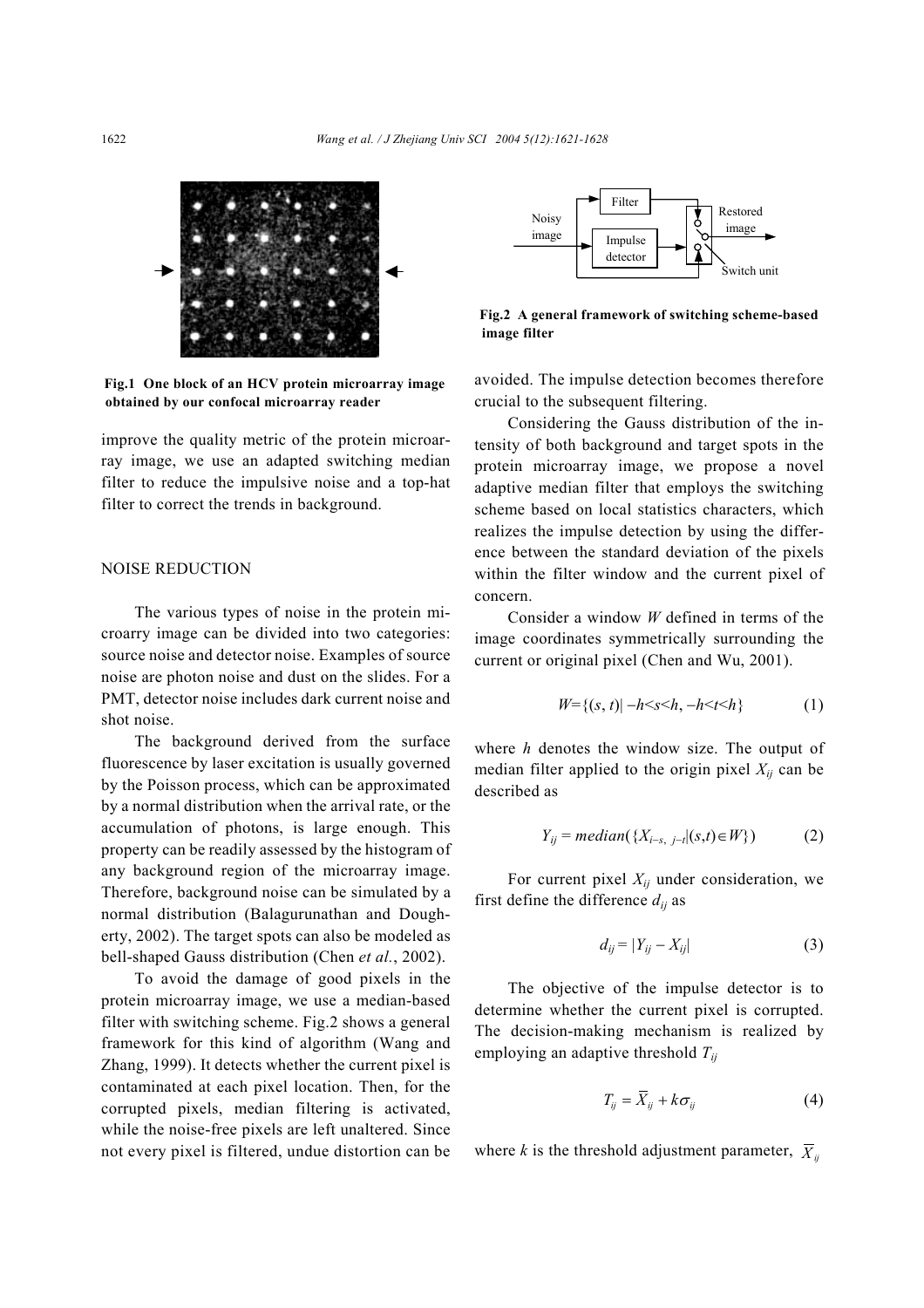is the average value of pixels in window *W* surrounding the current pixel  $X_{ij}$ ,

$$
\overline{X}_{ij} = \frac{1}{(2h+1)^2} \sum \{ X_{i-s,j-t} | (s,t) \in W \}
$$
 (5)

 $\sigma_{ij}$  is the standard deviation of the pixels in window *W* surrounding the current pixel  $X_{ij}$ ,

$$
\sigma_{ij} = \sqrt{\frac{1}{(2h+1)^2 - 1} \sum_{(s,t \in W)} (X_{i-s,j-t} - \overline{X}_{ij})^2}
$$
(6)

For a pixel  $X_{ij}$ , if  $d_{ij} \geq T_{ij}$ , it is regarded as an impulse, otherwise, the impulse detector assumes  $X_{ii}$  is noise-free. So the final output of the proposed filter is:

$$
\hat{X}_{ij} = \begin{cases} Y_{ij} & \text{if } (d_{ij} \ge T_{ij}) \\ X_{ij} & \text{otherwise} \end{cases}
$$
 (7)

The window size *h* and threshold adjustment parameter *k* will influence the performance of the proposed filter. In our experiments, *h*=1,2,3, corresponding to  $3\times3$ ,  $5\times5$ ,  $7\times7$  window respectively and *k*=0.5, 1, 1.5, 2 were applied. We observed that when  $h=2$  and  $k=1$ , the proposed filter yielded satisfactory result in removing the impulse noise of the image in Fig.1. The resulting image is shown in Fig.3. The intensity plots of the third row in Fig.1 and Fig.3 (marked by arrow) are shown in Fig.4. We can see that the impulsive noise both in target spots and background is eliminated very well.



**Fig.3 Protein microarray image after filtered by the proposed filter, where** *h***=2 and** *k***=1** 



**Fig.4 Intensity plots of the third row of the images**  (a) vs Fig.1; (b) vs Fig.3, marked by arrow

# BACKGROUND VARIATION CORRECTION

Another problem with protein microarray image is that the brightness in the background varies; this may be caused by large area stained fluorescent probes or warp of the microarray slides, or other factors. Background variation makes comparison of similar features in different parts of an image difficult. It can be estimated using a morphological opening and removed by a top-hat filter (Yang *et al*., 2002; Glasbey and Ghazal, 2003).

Let *S* be a structuring element which interacts with the protein microarray image.

$$
S = \{(m, n) | -L < m < L, -L < n < L\} \tag{8}
$$

where *L* denotes the size of the structuring element; a morphological erosion operator  $\varepsilon$  and dilation  $\delta$  of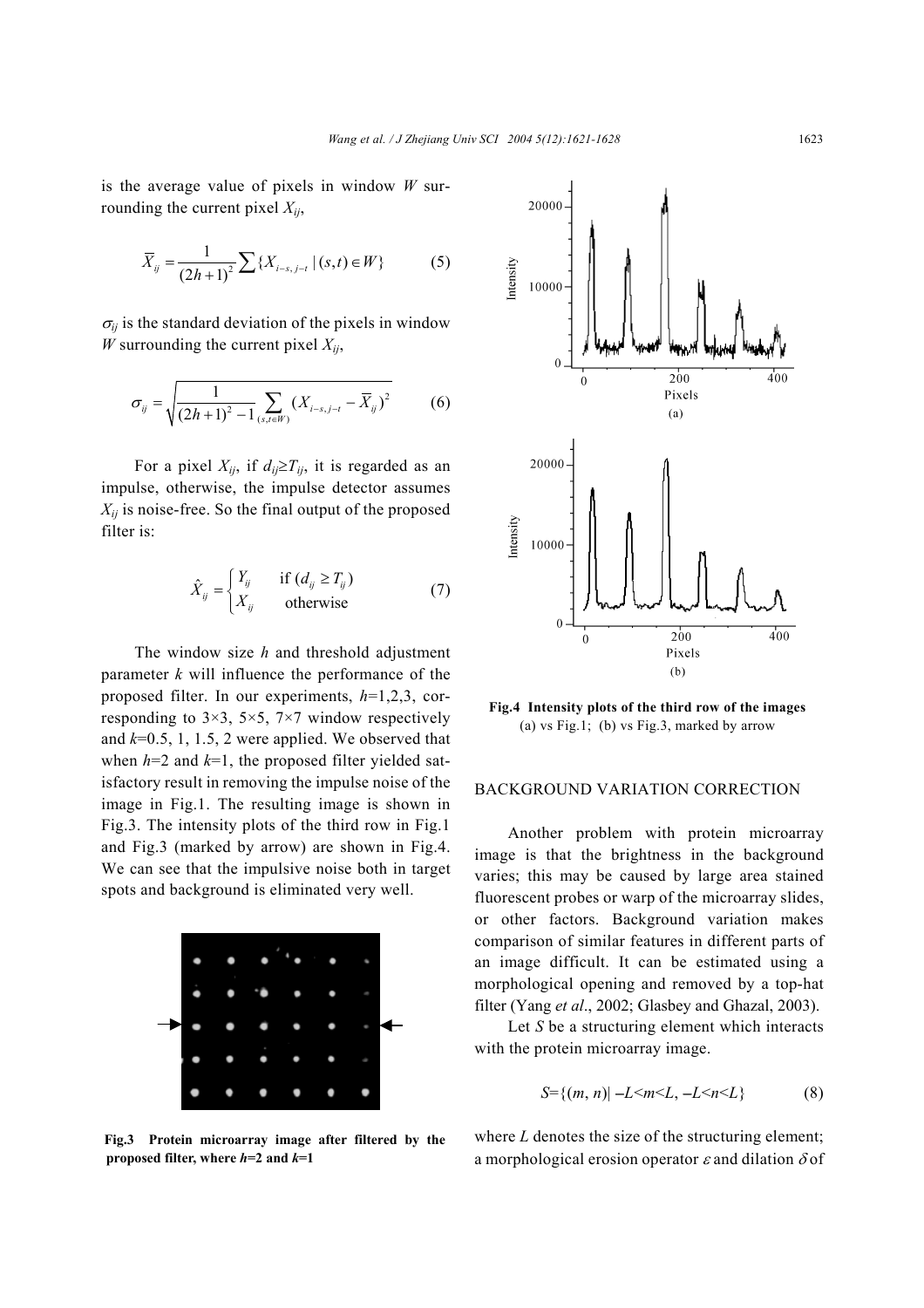a digital image *X* with the structuring element *S* being defined as:

$$
\varepsilon_{s}(X) = \min\{X_{i+m,j+n} | (m,n) \in S\}
$$
 (9)

$$
\delta_{\rm s}(X) = \max\{X_{i-m,j-n} | (m,n) \in S\} \tag{10}
$$

Erosion replaces the value of the image *X* at pixel  $X_{ii}$  by the minimum of the values in the image region determined by *S*, whose center is  $X_{ij}$  and size is  $(2L+1)\times(2L+1)$ ; whereas dilation replaces  $X_{ij}$  by the maximum of the values in the same image region. A morphological operator opening  $\gamma$  is defined as

$$
\gamma_{s}\left(X\right)=\delta_{s}\left(\varepsilon_{s}\left(X\right)\right)\tag{11}
$$

So using a structuring element which is larger than the target spots, first we replace each pixel by the minimum local intensity in the region and then perform a similar operation on the resulting image, using the local maximum, all the target spots will be removed and the background for the entire slide will be generated. Through a top-hat filter *T*, which is defined as,

$$
T_s(X) = X - \gamma_s(X) \tag{12}
$$

the background trend will be corrected and the target spots will become more distinct.

Because the diameters of the protein microarray spots in our experiment were about 150 µm and the scanning resolution of our confocal microarray reader was 10 µm, the diameter of each spot was about 15 pixels. We found that cross structure can save much processing time with only a little quality loss, so we choose  $17\times17$ ,  $21\times21$ , and  $25\times25$  cross structuring elements for top-hat filtering, as shown in Fig.5. The  $21 \times 21$  cross structure is a better tradeoff because it is more steady than  $17\times17$  and faster than  $25\times25$ . In Fig.6, (a) is the background of the image in Fig.3 obtained by morphological opening using a  $21 \times 21$  cross structure, (b) is the top-hat filtering result of the image in Fig.3 by a  $21 \times 21$  cross structure. The intensity plots of the third row of the images (marked by arrow) are shown in Fig.7.

## QUALITY METRIC EVALUATION

Considering important factors that affect the measurement quality of protein microarray image, we propose a quality metric, which includes signal-to-noise ratio (SNR) of each spot, flatness of background and consistency of signal intensity. Quality metric was discussed in some papers (Brown *et al*., 2001; Chen *et al*., 2002; Wang *et al*., 2001), but they did not consider the influence of enhancing algorithm for microarray image. Here we evaluate the presented enhancing algorithm from the three aspects stated above.



**Fig.5 Cross structuring elements for top-hat filtering. They are 17×17, 21×21 and 25×25 from left to right respectively** 



**Fig.6 (a) The background image obtained by morphological opening using a 21×21 cross structuring element; (b) The top-hat filtering result after subtracting the background trend**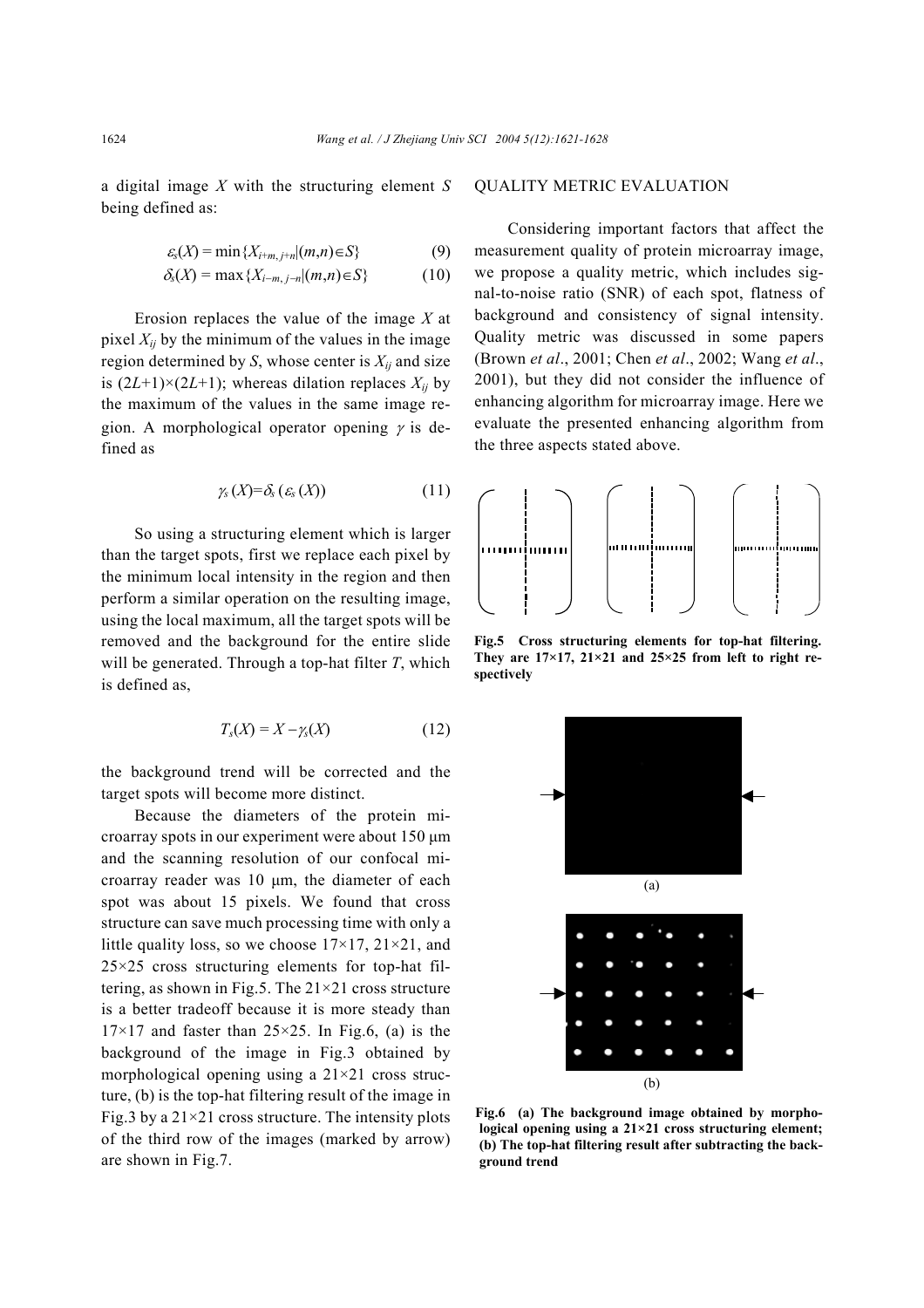

**Fig.7 Intensity plots of the third row of the images in Fig.6**  $(a)$  vs Fig.6a;  $(b)$  vs Fig.6b

#### **Signal-to-noise ratio**

The SNR quantifies how well one can resolve a true signal from the noise of the system. It is clear that when the SNR is low, the intrinsic variation in the data is high and confidence in the accuracy of the data is low. For the protein microarray image, we define the SNR of a target spot as:

$$
SNR = \frac{S_p - B_p}{\sigma_p} \tag{13}
$$

 $S_p$  is the mean intensity of the target spot;  $B_p$  is the mean intensity of the local background;  $\sigma_p$  is the standard deviation of the local background. A higher SNR indicates higher signal over background noise, a SNR of 3 is commonly considered the lower limit for accurate detection. Signal may be detected below this value, but the accuracy of quantitative measurements decreases significantly. From Eq.(13), the SNR can be maximized by increasing signal, decreasing background, or decreasing noise (i.e. standard deviation of the local background).

It is clear that we decrease the noise by median-based filter with the switching scheme presented above, and we decrease background by top-hat filter. Fig.8 shows the SNR of each target spot in microarray image;  $S_p$ ,  $B_p$  and  $\sigma_p$  are calculated using GenePix4.1 software. The pixels used for computing  $S_p$  and the pixels used for computing  $B_p$  and  $\sigma_p$  are shown in Fig.9. The details can be found in (Axon, 2002). Evidently, the enhancing algorithm presented above can improve the SNR of the protein microarray image significantly.



**Fig.8 SNR of each target spot in protein microarray image**  A: original image (Fig.1); B: median-based filtered image (Fig.3); C: top-hat filtered image (Fig.6b)



**Fig.9 Pixels of the target spot and the pixels of the background in GenePix4.1 software** 

# **Flatness of background**

In protein microarrays, the primary source of background signal is non-specific hybridization in the same plane of focus as the target spots; other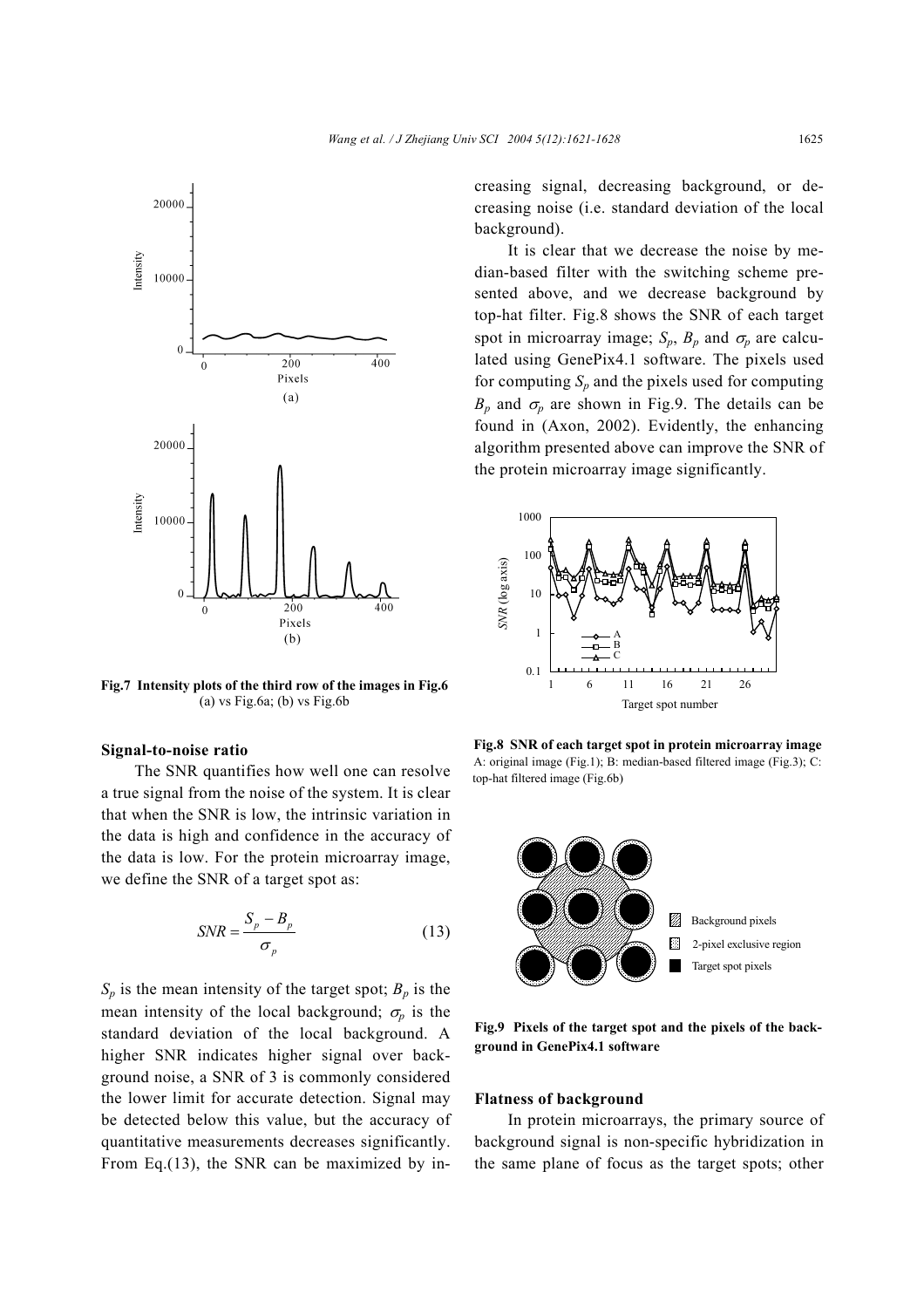sources also include biochemical factors such as probe purity and hybridization uniformity, as well as instrument factors such as stray photons and electronic noise inherent in all PMTs. Background abnormality can cause problems for signal detection or incorrect measurement of the local background level, so the flatness of the background signal reflects these factors; the more uniform the intensity of background, the higher the quality of the protein microarray image.

Fig.10 plots the local background intensity  $B_n$ of each spot in different protein microarray images (A vs Fig.1, B vs Fig.3 and C vs Fig.6). From Fig.10, we can see that the background fluctuation is almost unchanged by median-based filter we presented, but after top-hat filtering, the background not only decreases evidently, it becomes more uniform.



**Fig.10 Background intensity of each target spot in protein microarray images** 

#### **Consistency of signal intensity**

Since the intensity profile of the target spot is bell-shaped, just like Gaussian distribution, we define the consistency of signal intensity as the coefficient of variation (CV) of the target spot's intensity. In cases where contamination crosses the target spot or strong impulsive noise sits atop the target area, the detected signal of the target spot may not truly reflect the actual signal, so its standard deviation will be unusually high. We use the coefficient of variation to normalize the standard deviation relative to the mean signal intensity of the target spot:

$$
CV_p = \frac{\sigma_s}{S_p} \tag{14}
$$

 $\sigma_s$  is the standard deviation of the target spot's intensity.

Fig.11 shows the coefficients of variation  $CV_p$ of all spots in different protein microarray images (A vs Fig.1, B vs Fig.3 and C vs Fig.6). From Fig.11, we can see that although both B and C are smaller than A, C (after top-hat filtering) is a little bigger than B (just after median-based filtering). This is caused by the property of the top-hat filter; it eliminates the entire background trend; and at the same time, also decreases the mean intensity of the target spot  $S_p$ . This property can be seen clearly from Fig.7. However, the standard deviation of the target spot's intensity  $\sigma$  is decreased a little due to the flatness of the morphological opening, so the  $CV_p$  of all spots after top-hat filtering will be increased a little.



**Fig.11 Coefficients of variation of the target spots in protein microarray image**

A: original image (Fig.1); B: median-based filtered image (Fig.3); C: top-hat filtered image (Fig.6b)

## FURTHER DISCUSSION

The performance of the proposed enhancing method has been evaluated in another two kinds of protein microarray images, HBV (hepatitis B virus) and HLA (Human Leukocyte Antigen). The experimental results were very exciting. The SNR of the target spot improved significantly; and the

A: original image (Fig.1); B: median-based filtered image (Fig.3); C: top-hat filtered image (Fig.6b)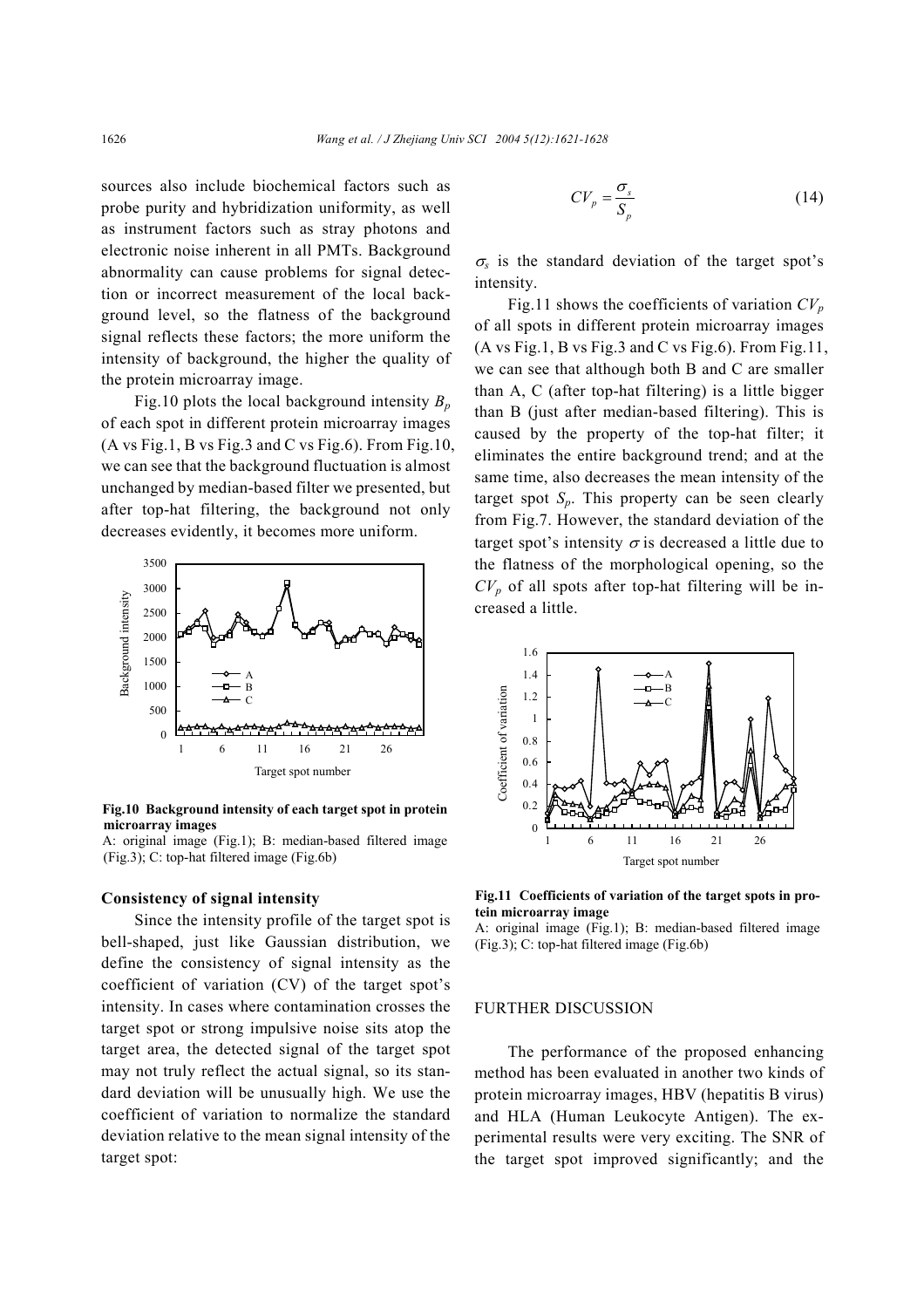background became more uniform and the signal intensity was more consistent, just like the HCV microarray image we discussed before. The experimental results are shown in Fig.12.



**Fig.12 Experimental results of HBV and HLA microarray image** 

(a) original HBV image; (b) experimental result of (a); (c) original HLA image; (d) experimental result of (c)

For performance comparison, the standard mean filter, Gaussian filter, the proposed median based filter, the top-hat filter, and the proposed cascade filter were investigated. The window sizes of the filters are also discussed here. The results of SNR for the image in Fig.1 were shown in Fig.13.



**Fig.13 SNR of each spot in Fig.1 after filtering by different filters** 

A: 5×5 mean filter; B: 5×5 Gaussian filter; C: 3×3 median based filter; D: 5×5 median based filter; E: 7×7 median based filter; F: The proposed  $5 \times 5$  median based filter is better than the  $3\times3$  one, and the  $7\times7$  one is only a little better than the  $5 \times 5$  one in SNR improvement, but it makes the edge of each target spot blurred and consumes more time. So we chose the 5×5 median based filter to reduce the impulsive noise in our experiments. After reducing the impulse noise, the contrast of the filtered image was enhanced by the top-hat filter. The SNR of each spot was improved more significantly than that of other filters. The background flatness and the consistency of signal intensity were also enhanced more evidently than those of other filters.

## **CONCLUSION**

This paper presents a novel algorithm of quality metric enhancement for protein microarray image. We consider the use of an adaptive median filter that employs the switching scheme based on local statistics characters to reduce noise levels in images and a top-hat filter to correct for trends in background values. The new cascade algorithm has been successfully applied to protein microarray images; we have evaluated the algorithm through three important factors that reflect the quality metric of protein microarray image: SNR of the spots, flatness of background and consistency of signal intensity. The experimental results revealed that this method significantly improved the SNR of target spots and the flatness of the background, but that it was a little inferior for improving the consistency of the signal intensity (when calculated by the coefficient of variation) compared to the one using a median-based filter.

## **References**

- Axon Instruments, Inc., 2002. GenePix<sup>TM</sup> Pro 4.1 User's Guide and Tutorial, p.14-21.
- Balagurunathan, Y., Dougherty, E.R., 2002. Simulation of cDNA microarrays via a parameterized random signal model. *Journal of Biomedical Optics*, **7**(3):507-523.
- Brown, C.S., Goodwin, P.C., Sorger, P.K., 2001. Image metrics in statistical analysis of DNA microarray data. *Proceedings of the National Academy of Sciences*, **98**(16):8944-8949.